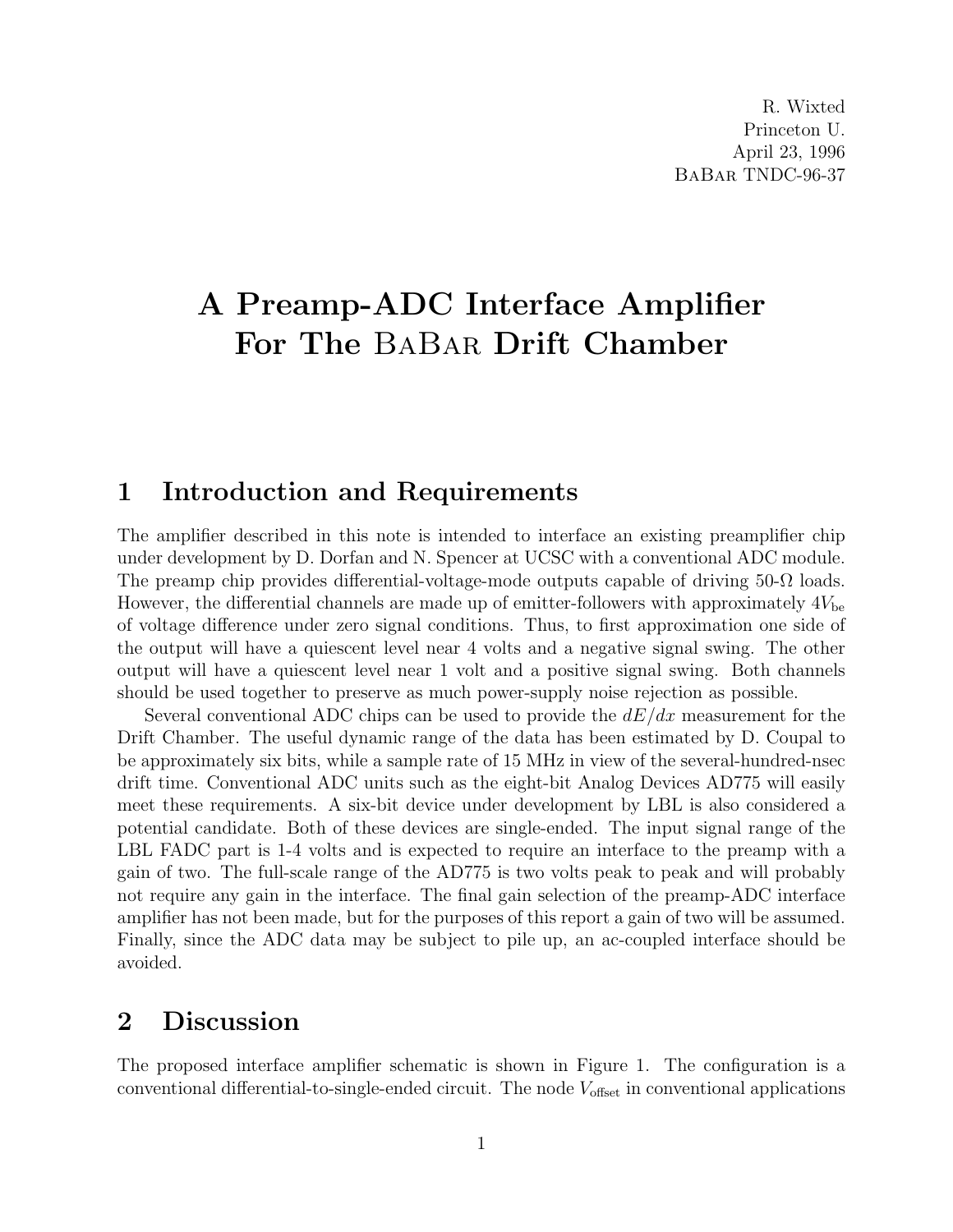of the circuit is usually grounded. However, in this application the node voltage  $V_{\text{offset}}$  will be raised to about 4 volts to provide a pedestal offset and to cancel the  $4V_{be}$  voltage difference noted earlier. The nominal differential gain of the amplifier is two for  $R1 = R2$ . The quiescent voltage of the output,  $V_{\text{out}}$ , will be about 1 volt. The amplifier does not provide any shaping and can use any conventional op-amp with a suitable gain-bandwidth product. The Analog Devices OP-467 (\$1.65 per channel, 25 mW per channel) provides four amplifiers per package and is a good selection. A nominal resistor value of  $R1 = R2 = 1$  k $\Omega$  is suitable for a discrete implementation.

An integrated-circuit version would likely benefit from a higher resistor value in the range of  $2-5$  k $\Omega$  to reduce on-chip heating. The basic circuit design is relatively process independent and could be fabricated as part of the Maxim bipolar process used for the preamp or as a CMOS device, provided the process supports a nominal poly-sheet resistance of 30  $\Omega/\square$  to limit the required size of the resistors and provide matching of the various resistor ratios. Unfortunately, for the moment, the prototype bipolar preamp design uses all of the parts available and the 0.8-micron Mosis CMOS process selected by LBL provides sheet-resistance values less than 5  $\Omega/\square$ . This low value of sheet resistance will lead to large area resistors. A preliminary estimate of the required area is 0.25 mm<sup>2</sup> .

#### **Drift Chamber Analog Interface Amplifier Schematic**



**R2 = R1 = 1K ohm (nominal)**

Figure 1: Basic preamp-ADC interface amplifier.

## 3 A Discrete  $dE/dx$  Suggestion

The potential use of a discrete interface circuit, such as that described above, prompts us to review the overall processing task to see if it is feasible to implement most or all of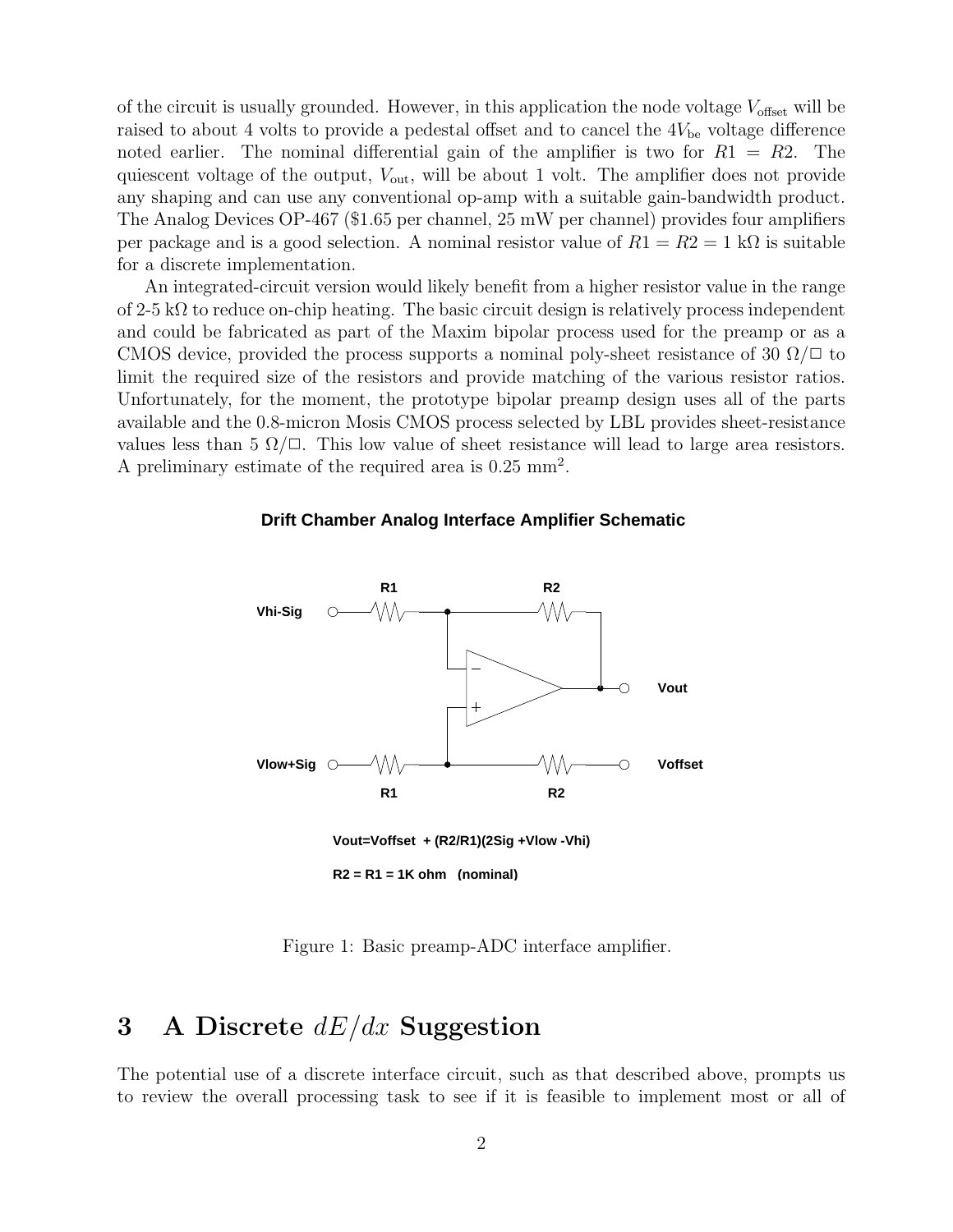the remaining required functions using commercially available devices. The functions to be performed include:

- 1. ADC conversion at 6 bits (or more) dynamic range and 15-MHz sample rate;
- 2. Storage of the ADC results for 12  $\mu$ sec pending Level-1 accept (*i.e.*, 180 samples);
- 3. Storage of, say, 4 Level-1 accepts of  $2$ - $\mu$ sec duration each (*i.e.*, 120 samples); and finally a parallel-to-serial converter to simplify final readout of the accepted sample sets.

The 2-µsec duration per event is composed of 1 µsec of transit-time spread in the drift chamber and  $1 \mu$ sec of trigger jitter.

The required functions can be implemented using commercially available devices as shown in Figure 2. The ADC function is performed using one AD775 converter per wire (\$10 ea., 60 mW). The Level-1 fifo and the Output fifo buffers can be implemented using a pair of fifo chips such as the IDT7200 (\$3.20 ea., 250 mW). The parallel-to-serial shift register circuitry, based on a CD4021 chip (\$0.50 ea., 30 mW at 15 MHz), is straightforward, but an essential factor in a successful system design.



Figure 2: Single-channel  $dE/dx$  readout block diagram.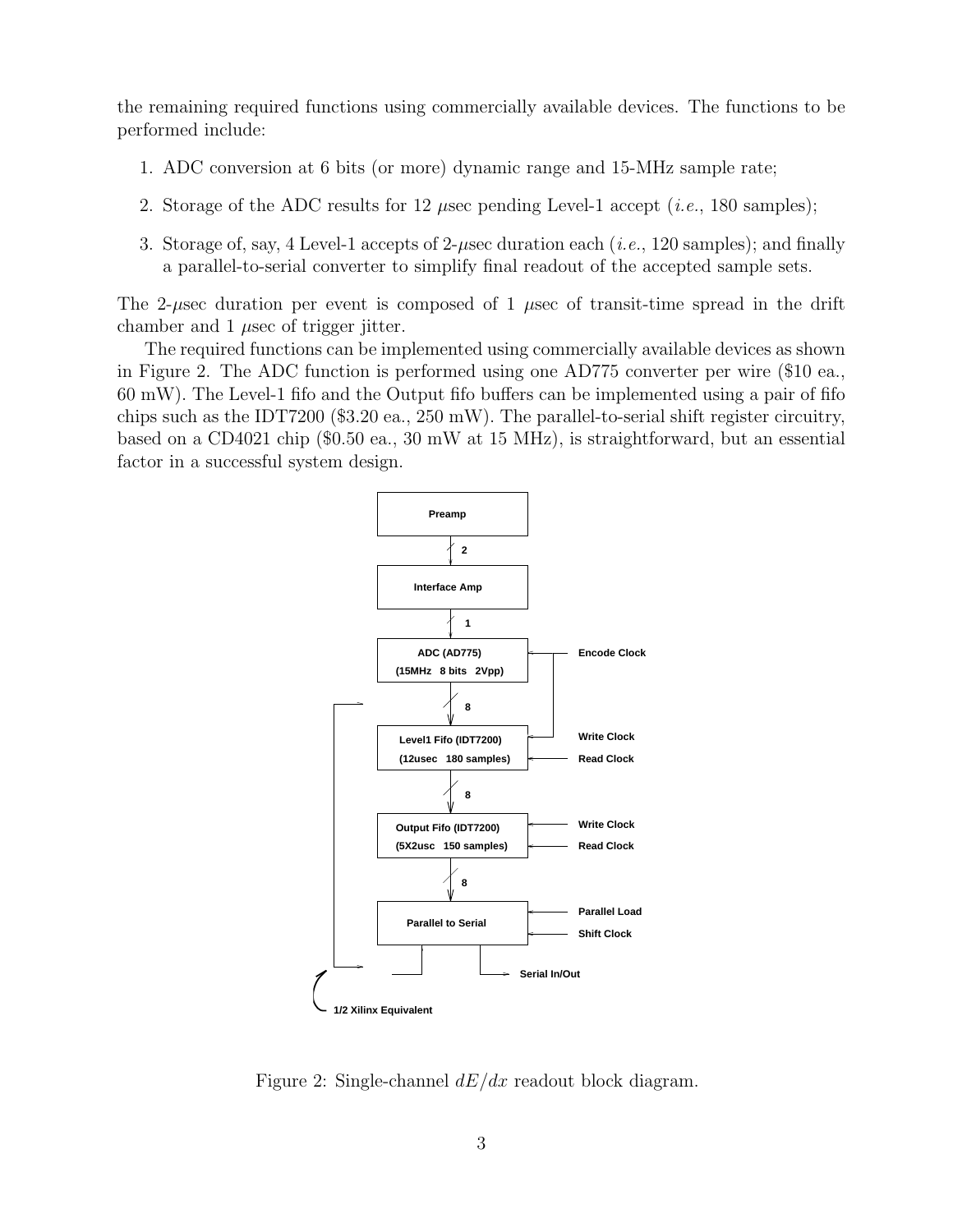In operation, the ADC would encode data continuously using a subharmonic of the system clock near 15 MHz. Writing of encoded ADC data into the Level-1 fifo would also be done continuously at the same rate using the same clock. After an initial startup delay of 180 8-bit samples to establish the 12-µsec buffer depth, the output read clock for the Level-1 fifo always proceeds in step with the write clock. By reading out one sample each time a new ADC sample is written into the Level-1 fifo, the Level-1 delay is maintained at 12 µsec. The IDT7200 part has a total fifo depth of 256 samples. The part would therefore be able to provide up to 17  $\mu$ sec of Level-1 delay, or any shorter value, under global Drift Chamber control. Sample values read out from the Level-1 fifo are lost in the absence of a Level-1-Accept signal.

Upon the arrival of the Level-1-Accept signal the data read out from the Level-1 fifo are immediately written into the Output fifo. Writing data into the Output fifo continues at the rate of 15-MHz until the 30 samples associated with an event have been transferred, i.e., for a total of 2  $\mu$ sec. The size of the data set associated with a Level-1 Accept can be changed under global control by changing the total number of Output-fifo write signals issued.

Readout of the Output fifo is controlled by the subsystem DAQ. The required size of the Output fifo depends the average rate of arrival of the Level-1-Accept signals and the DAQ readout rate. The IDT7200 part can store 256 bytes, or eight 30-sample data sets. This level of storage is probably realistic, but can be increased to 16 kbytes without changing the pin count or package size. The fluctuations in the expected number of samples in the output buffer can be approximated using a Poisson distribution

$$
\sum_{j=0}^{c} P(m, j) = \sum_{j=0}^{c} \frac{e^{-m} m^j}{j!}
$$

This relation can be used to predict how frequently we should expect more than c Level-1 events will occur during the normalized time interval  $m$ . The time interval  $m$  is scaled such that  $m = 1$  represents an expectation that an average of one Level-1 event will occur during the average readout period for a single event. Values of  $m < 1$  represent either lower average rates of Level-1 or shorter readout times. Values of  $m > 1$  represent conditions in which the readout system cannot keep up with the average level-1 rate.

The basic probability model can be expanded to account for series of readout periods with various combinations of events occuring during each period such that the buffer overflows during the last period. The calculation is straightforward but very tedious.<sup>1</sup> For purposes of preliminary sizing of the buffer we will assume a slightly optimistic two period model in which the buffer is empty at the begining of the first period and overflows during the second period and a high average acceptance rate of  $m = 1$ . The expect overflow rate is summarized in Table 1.

The Table indicates that a buffer length of 4-5 should be adequate for preliminary design purposes. A more detailed analysis can be done when final parameters of the DAQ design are available.

The serial readout of the Output Fifo using a 15-MHz shift clock would, in principle, support an average Level-1 accept rate of 60 kHz. At this performance level it is practical to

<sup>&</sup>lt;sup>1</sup>See Princeton/BABAR/TNDC-96-44.